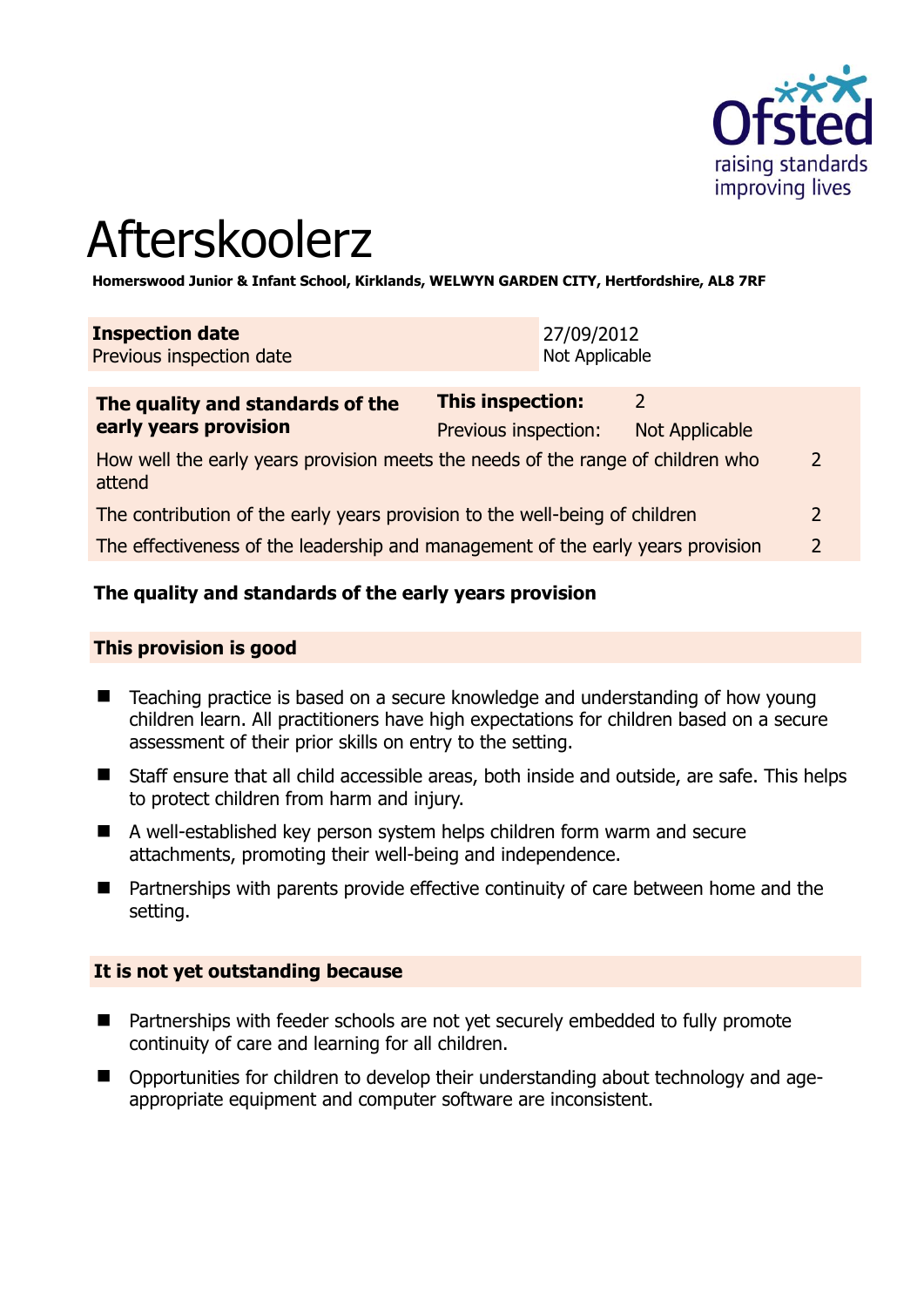## **Information about this inspection**

Inspections of registered early years provision are scheduled:

- at least once in every inspection cycle. The current cycle ends on 31 July 2016
- **n** more frequently where Ofsted identifies a need to do so, for example where provision was previously judged as inadequate
- **•** brought forward in the inspection cycle where Ofsted has received information that suggests the provision may not be meeting the legal requirements of the Early Years Foundation Stage; or where assessment of the provision identifies a need for early inspection
- **P** prioritised for inspection where we have received information that the provision is not meeting the requirements of the Early Years Foundation Stage and which suggests children may not be safe
- at the completion of an investigation into failure to comply with the requirements of the Early Years Foundation Stage.

The provision is also registered on the voluntary and compulsory parts of the Childcare Register. This report includes a judgment about compliance with the requirements of that register.

# **Inspection activities**

- $\blacksquare$ The inspector observed activities in the main play areas indoors and the outside learning environment and held discussions with members of staff.
- $\blacksquare$  The inspector held meetings with the provider/manager.

The inspector looked at children's assessment records, planning documentation,

- **E** evidence of suitability of practitioners working within the setting, the provider's selfevaluation and a range of other documentation.
- $\blacksquare$ The inspector also took account of the views of parents and carers spoken to on the day and of information from parents included as part of the self-evaluation process.

#### **Inspector**

Ann Cozzi

# **Full Report**

## **Information about the setting**

Afterskoolerz Breakfast, after school and holiday club was registered in 2012. It is a privately owned club operating from various rooms within Homerswood Junior and Infant school in Welwyn Garden City, Hertfordshire. There is a fully enclosed outdoor play area. The club serves children from Homerswood and neighbouring schools.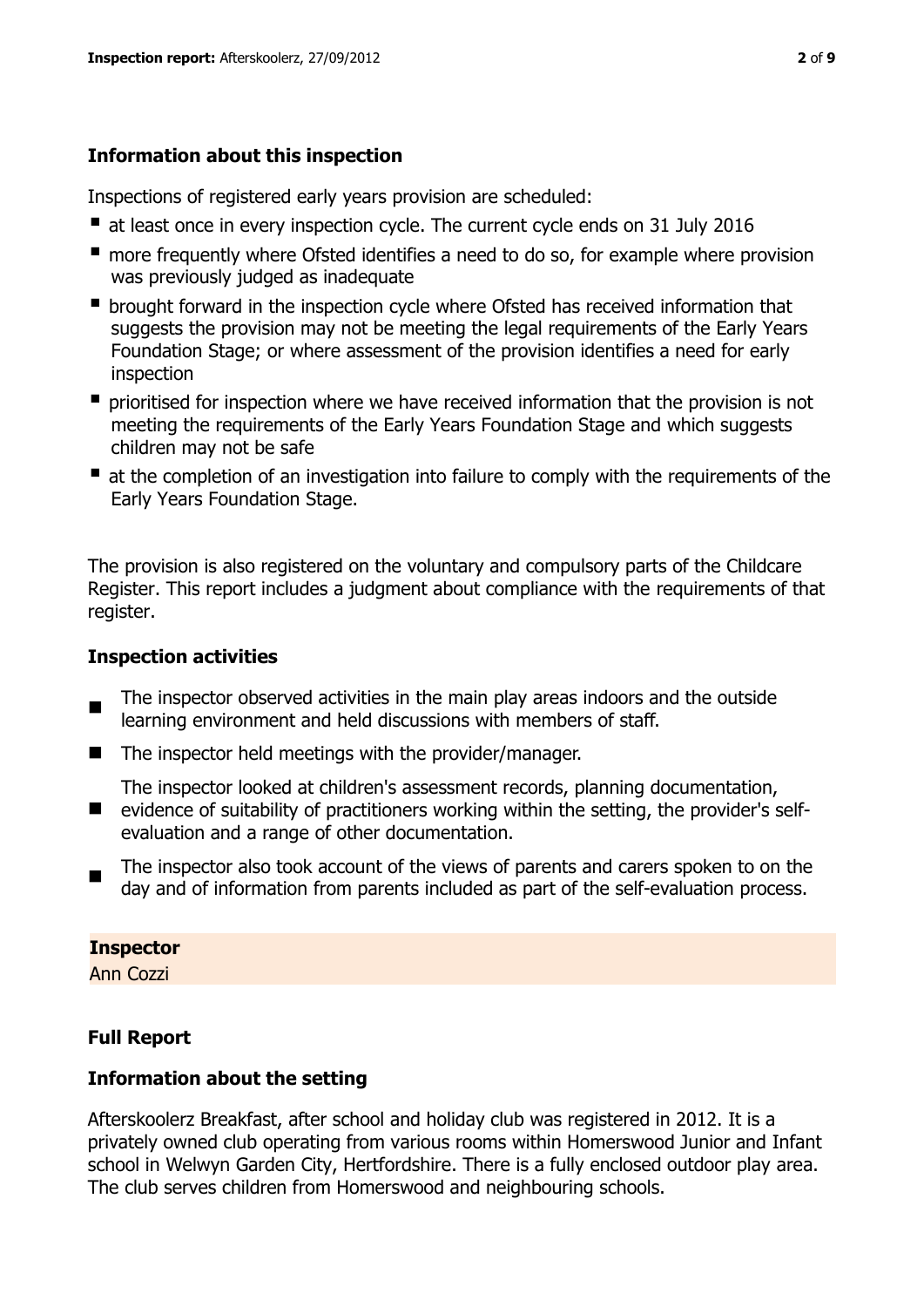The setting operates term time only and is open each week day from 7.30am to 9am and from 3pm until 6.15pm. During school holidays, it is open from 8am until 6.15pm. The setting is registered on the Early Years Register and both the compulsory and voluntary parts of the Childcare Register.

There are currently 29 children on roll aged from four to 11 years. A total of 16 children were present during inspection, of which three were within the early years age range. The setting supports a small number of children with English as an additional language. There are currently three members of staff, of whom all hold appropriate early years qualifications. The setting receives support from the local early years development partnership.

## **What the setting needs to do to improve further**

## **To further improve the quality of the early years provision the provider should:**

- extend opportunities for children to consistently access and use equipment involving information communication technology
- $\blacksquare$  review and further develop strategies for partnership working with feeder schools.

#### **Inspection judgements**

#### **How well the early years provision meets the needs of the range of children who attend**

Staff have a very good understanding of the seven areas of learning and how to promote young children's development through play and exploration. Teaching methods are strong and support children in making good progress towards the early learning goals. Individual assessments are undertaken on each child and are consistently reflected in planning. As a result, activities are tailored to help all children reach their full potential. The educational programme provides a wide variety of challenging experiences across all areas, effectively enhancing children's learning.

Children are happy and confident in the out of school provision. They enthusiastically move around the setting making independent choices about whom and what they would like to play with next. Teaching strategies ensure that all children are provided with lots of chances to develop their communication skills. For example, children relish social interaction with their peers and staff during meal times. They have lots of fun as they confidently share opinions about favourite foods and how to make a wrap from the ingredients provided. They use intonation, rhythm and phrasing to make their own views clear, demonstrating a growing vocabulary. Children's understanding of the world is shown as they eagerly chat about their home lives; describing special times, such as when a close relative made them laugh. Staff recognise and enhance these learning opportunities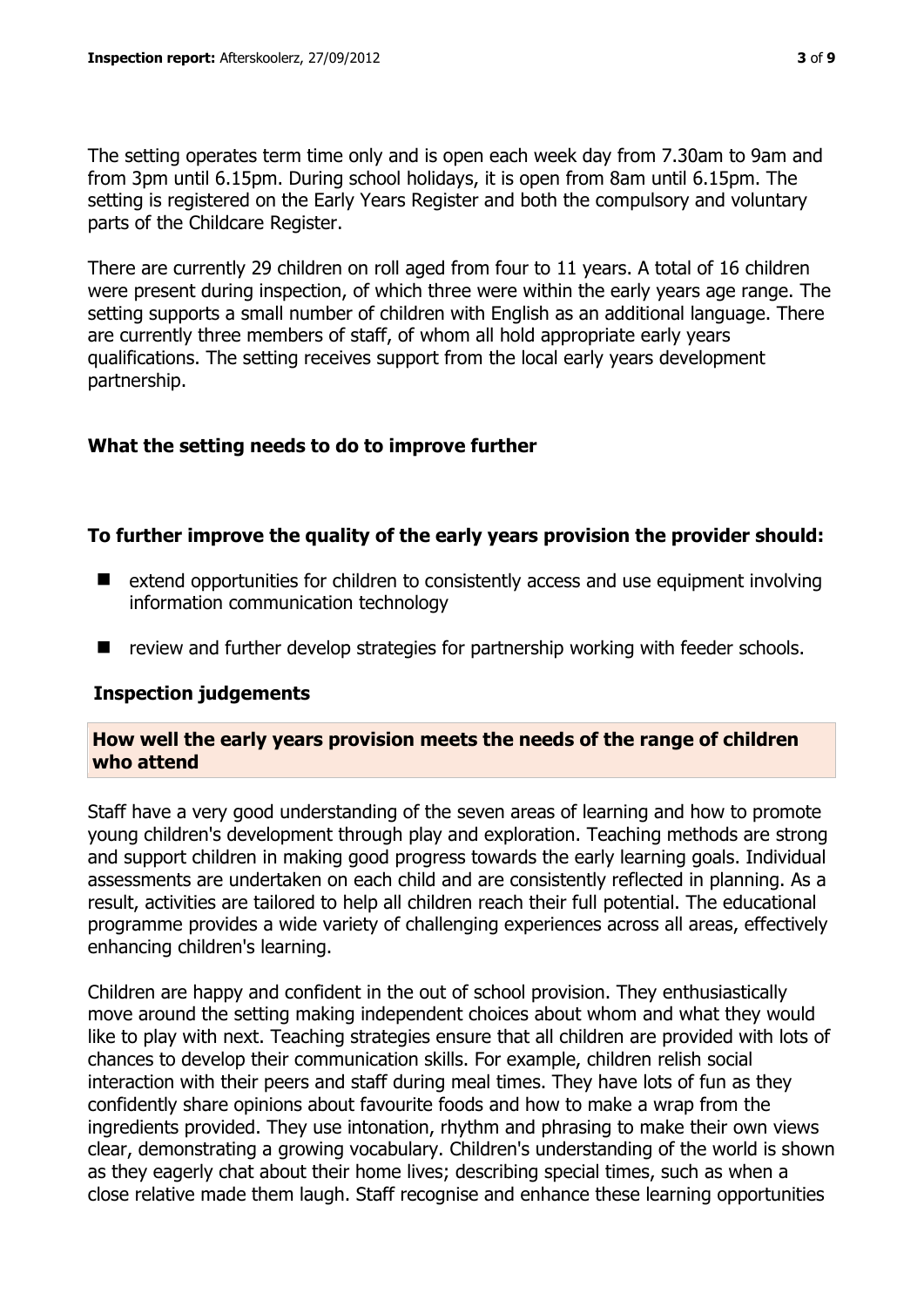by allowing children time to think before speaking and demonstrating their interest in what each child has to say. During play children show an interest in shape and space, for instance, they carefully arrange red and yellow counters to make a pattern. Whilst undertaking a puzzle, children recognise that sometimes they need support from others and confidently ask staff for some help. This is sensitively provided through discussion about the pictures or colours on each piece, allowing the child to further develop problem solving skills. Staff encourage children to access a wide range of books which they are able to carefully handle, holding them the correct way and turning pages from right to left. All children benefit from good opportunities to access physical play. Regular access to the extremely well-equipped play area provides them with an extensive range of play opportunities on a larger scale. Children move freely with pleasure and confidence in a range of ways, such as skipping and jumping and running. There is some access to programmable toys and equipment involving Information Communication Technology, however, its accessibility is not consistent. Consequently, children have less opportunity to interact with and develop their understanding about age appropriate equipment and computer software.

The well-resourced, welcoming environment, both indoors and out, provides a range of experiences that support children's development and emotional well-being. This in turn promotes their growing independence and collaboration with peers. Staff consistently use adult-led and child-initiated activities to challenge children's thinking and develop problem solving skills. Children feel an exceptional sense of belonging which is demonstrated through their warm interactions with their peers and staff. Children with English as an additional language are supported well through partnership with parents and the use of a wide range of resources which reflect their home culture. The progress of all children and groups of children is regularly assessed by the provider to ensure that no child falls behind expected levels of attainment.

#### **The contribution of the early years provision to the well-being of children**

The safety and security of the setting is good, demonstrating that the staff have a clear understanding of how to minimise risks to children. Children enjoy a warm and caring environment where they clearly feel safe and at home. This promotes the development of positive relationships with all staff including key persons. All children show a strong sense of belonging and confidence. As a result, communication and investigation skills are effectively promoted, successfully building firm foundations for future learning.

Children's behaviour is good. Staff implement clear age-appropriate behaviour management strategies, such as discussion, redirection and positive reinforcement. This increases children's self-esteem. Staff act as good role models as they consistently implement a good range of positive behaviour management strategies. They make sure that all children are given clear age-appropriate guidance about what is acceptable behaviour. Children demonstrate thought for others as they invite them to join in their games or take turns in speaking and listening during meal times. Children's strong relationships with others support them as they learn about respecting and tolerating each other's differences. Children show care and consideration for each other as they share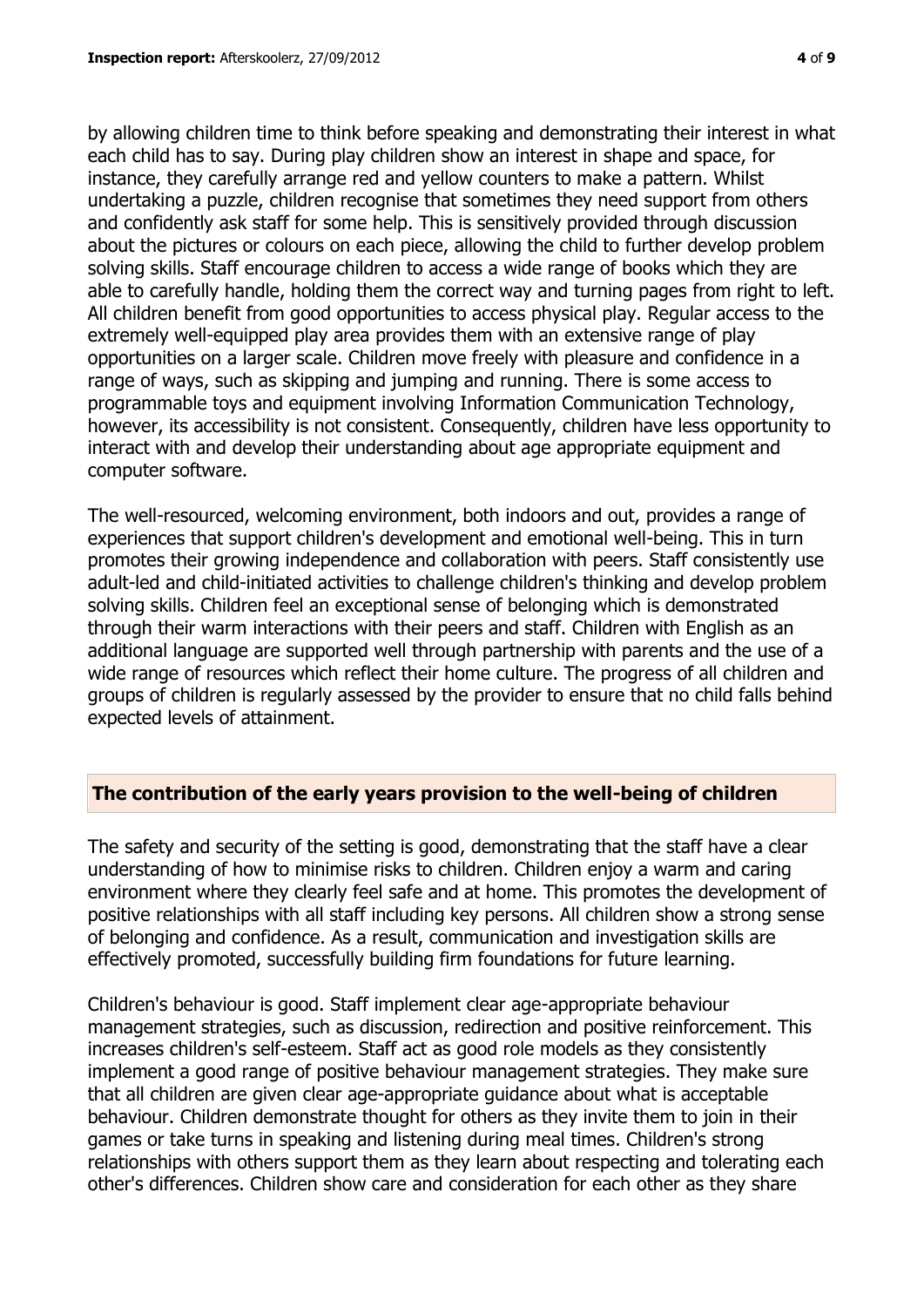resources and take turns during games. Staff demonstrate a good understanding of each child. This is supported well by time spent discussing their individual needs with parents prior to entry. This successfully supports the inclusion of all children in the setting. Children play either alongside each other or in cooperation, for example, during games or passing food to each other whilst sitting at the table. They build on existing coordination skills as they complete a puzzle or manipulate the computer mouse. The organisation of the learning environment effectively encourages children to independently initiate their own learning and development. For example, furniture provided is of an appropriate size and the organisation of resources enables children to explore and investigate in a safe environment. Children are supported very well by staff to develop their understanding of how to stay safe. For example, staff make time to hold discussions with children and clear explanations are provided about the reasons for the safety guidelines in place. Activities provided encourage children to gain an understanding about risk as they explore and investigate their environment, for example, using large play equipment in the outdoor

area. Children regularly take part in evacuation drills, helping them to respond appropriately in the event of an emergency.

Children show a good understanding about how to maintain a healthy lifestyle. Their understanding is supported well through the provision of balanced range of tasty options at snack and meal times. Children clearly demonstrate that they know how to care for their own personal hygiene, for example, as they clean their hands prior to making their own wraps from a wide range of ingredients to eat at tea time. This hands-on experience helps children to explore using sight, touch and smell.

## **The effectiveness of the leadership and management of the early years provision**

Clear written safeguarding policies and procedures are in place and understood by staff. This ensures that they are able to take appropriate action should they have a concern about a child in their care. The provider is the nominated behaviour management person for the setting and has undertaken appropriate training. All other staff are trained in behaviour management, this raises their awareness about identifying signs and symptoms of abuse or neglect. Positive working relationships are in place with other professionals in order to provide a multi-agency approach to support the children and their families if required.

The provider and her staff have developed clear plans for improvement. All staff, children and parents are consulted in order to further develop the provision to meet user needs effectively. Self-evaluation is ongoing and attention is paid to clearly identifying strengths and identifying improvement actions for the future. For example, through discussions and observations it was noted that children's access to resources stored in a cupboard used by the setting were limited. As a result, an information leaflet detailing resources has been produced to enable children to have a greater choice in what items they wish to access. Systems for recruitment, induction and ongoing appraisal are robust. This ensures that continuing staff professional development is supported, resulting in the smooth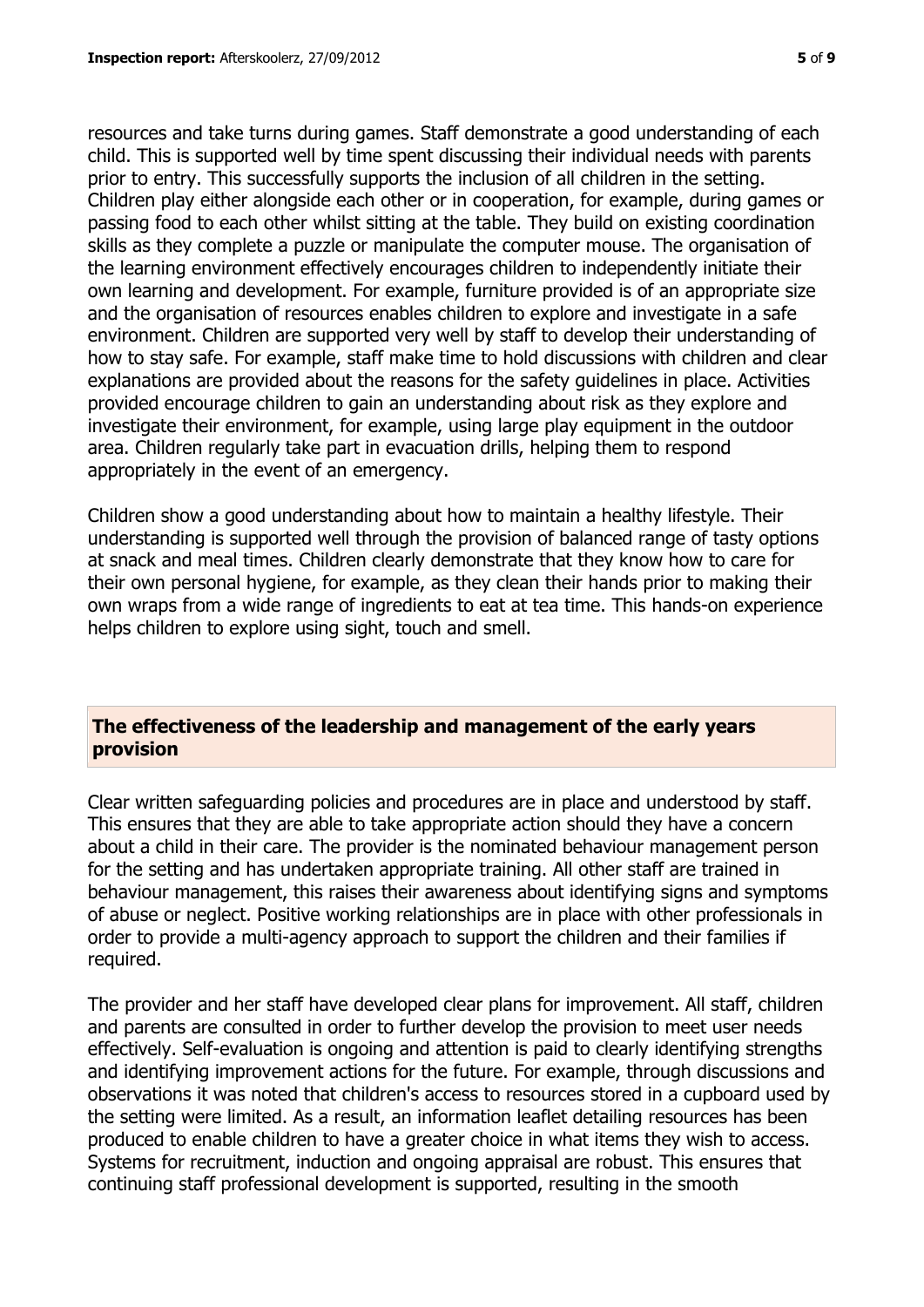implementation of changes in legislation. This has a positive impact on children who benefit from staff who clearly understand how to implement the Early Years Foundation Stage effectively.

Systems to assess children's starting points on entry are very secure. These are implemented in a number of ways, including working closely with parents prior to placement to establish initial development stages linked to the Early Years Foundation Stage. Parents receive information about their child's achievements at pick up times and through regular consultation meetings each term. This ensures that they are able to fully contribute in setting targets for children's progress and helped to recognise how to support their children's learning at home. Parents report that staff gathered lots of information about their children prior to starting and that they are happy with the care provided for their children. They comment that they get lots of information from staff who they talk to every day. Links with feeder schools are still developing and are not yet fully embedded. As a result, information sharing leading to the early identification of children's individual needs is not always consistent.

## **The Childcare Register**

| The requirements for the compulsory part of the Childcare Register are | <b>Met</b> |
|------------------------------------------------------------------------|------------|
| The requirements for the voluntary part of the Childcare Register are  | Met        |

## **What inspection judgements mean**

| <b>Registered early years provision</b> |                  |                                                                                                                                                                                                  |  |
|-----------------------------------------|------------------|--------------------------------------------------------------------------------------------------------------------------------------------------------------------------------------------------|--|
| <b>Grade</b>                            | <b>Judgement</b> | <b>Description</b>                                                                                                                                                                               |  |
| Grade 1                                 | Outstanding      | Outstanding provision is highly effective in meeting the needs<br>of all children exceptionally well. This ensures that children are<br>very well prepared for the next stage of their learning. |  |
| Grade 2                                 | Good             | Good provision is effective in delivering provision that meets<br>the needs of all children well. This ensures children are ready<br>for the next stage of their learning.                       |  |
| Grade 3                                 | Satisfactory     | Satisfactory provision is performing less well than expectations<br>in one or more of the key areas. It requires improvement in<br>order to be good.                                             |  |
| Grade 4                                 | Inadequate       | Provision that is inadequate requires significant improvement<br>and/or enforcement. The provision is failing to give children an                                                                |  |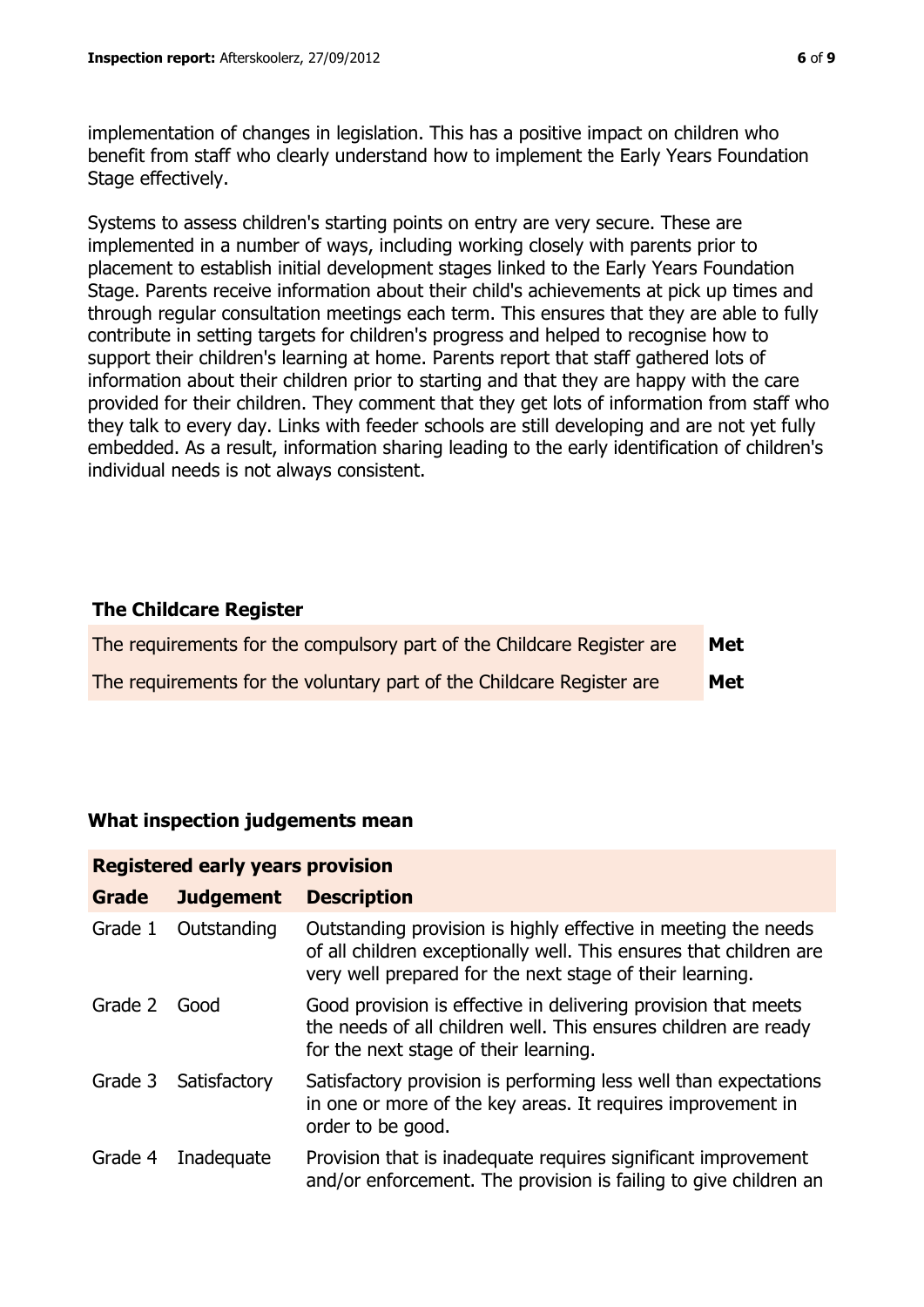|         | acceptable standard of early years education and/or is not<br>meeting the safeguarding and welfare requirements of the<br>Early Years Foundation Stage. It will be inspected again within<br>12 months of the date of this inspection. |
|---------|----------------------------------------------------------------------------------------------------------------------------------------------------------------------------------------------------------------------------------------|
| Met     | The provision has no children on roll. The inspection judgement<br>is that the provider continues to meet the requirements for<br>registration.                                                                                        |
| Not Met | The provision has no children on roll. The inspection judgement<br>is that the provider does not meet the requirements for<br>registration.                                                                                            |

## **Inspection**

This inspection was carried out by Ofsted under Sections 49 and 50 of the Childcare Act 2006 on the quality and standards of provision that is registered on the Early Years Register. The registered person must ensure that this provision complies with the statutory framework for children's learning, development and care, known as the Early Years Foundation Stage.

## **Setting details**

| Unique reference number       | EY445296                 |
|-------------------------------|--------------------------|
| <b>Local authority</b>        | Hertfordshire            |
| <b>Inspection number</b>      | 793223                   |
| <b>Type of provision</b>      |                          |
| <b>Registration category</b>  | Childcare - Non-Domestic |
| Age range of children         | $0 - 17$                 |
| <b>Total number of places</b> | 26                       |
| Number of children on roll    | 29                       |
| <b>Name of provider</b>       | Rachel Louise Shadbolt   |
| Date of previous inspection   | Not applicable           |
| <b>Telephone number</b>       | 01707 320 610            |

Any complaints about the inspection or the report should be made following the procedures set out in the guidance 'raising concerns and making complaints about Ofsted', which is available from Ofsted's website: www.ofsted.gov.uk. If you would like Ofsted to send you a copy of the guidance, please telephone 0300 123 4234, or email enquiries@ofsted.gov.uk.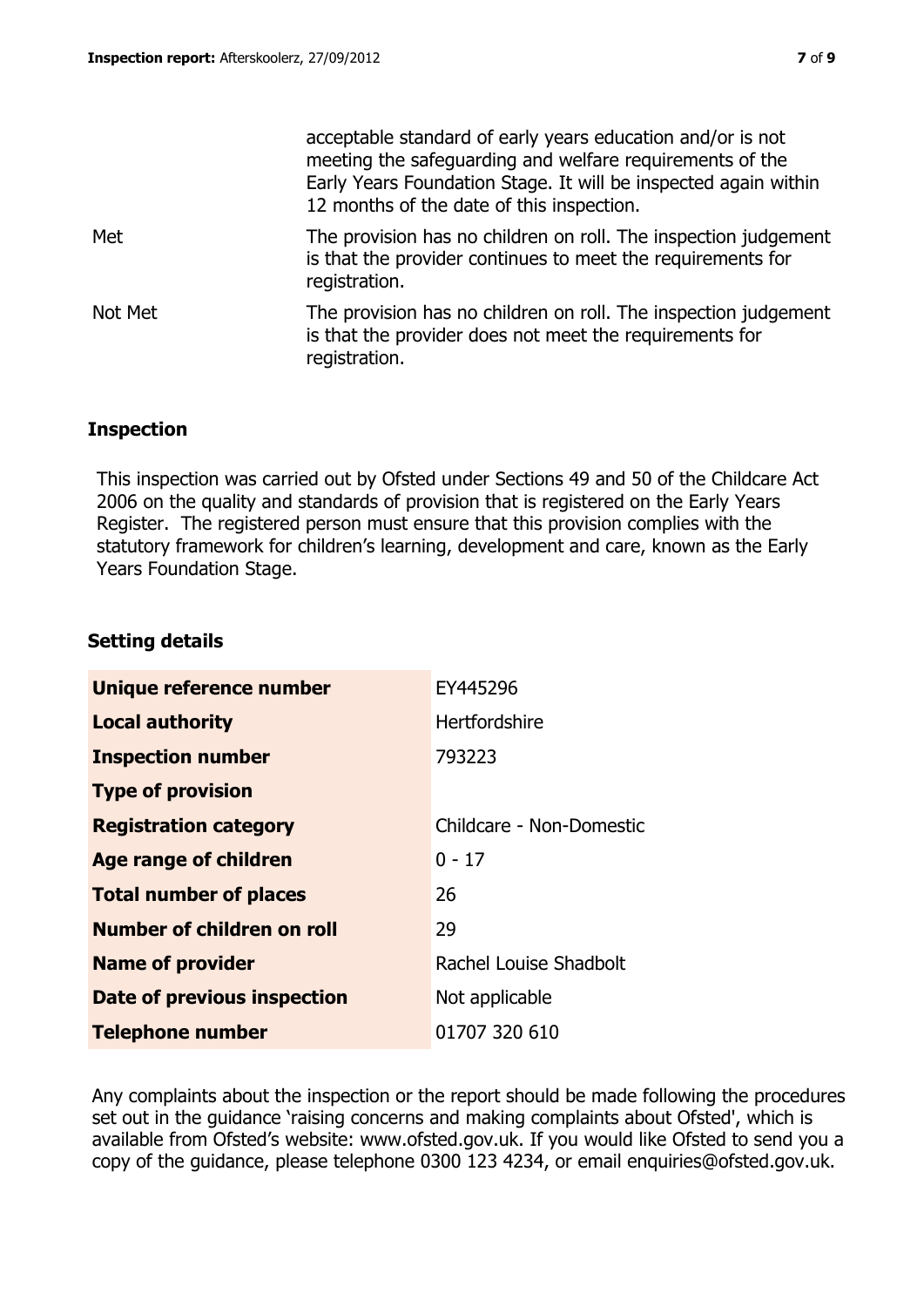For the purposes of this inspection the following definitions apply:

Full-time provision is that which operates for more than three hours. These are usually known as nurseries, nursery schools and pre-schools and must deliver the Early Years Foundation Stage. They are registered on the Early Years Register and pay the higher fee for registration.

Sessional provision operates for more than two hours but does not exceed three hours in any one day. These are usually known as pre-schools, kindergartens or nursery schools and must deliver the Early Years Foundation Stage. They are registered on the Early Years Register and pay the lower fee for registration.

Childminders care for one or more children where individual children attend for a period of more than two hours in any one day. They operate from domestic premises that are usually their own home. They are registered on the Early Years Register and must deliver the Early Years Foundation Stage.

Out of school provision may be sessional or full-time provision and is delivered before or after school and/or in the summer holidays. They are registered on the Early Years Register and must deliver the Early Years Foundation Stage. Where children receive their Early Years Foundation Stage in school these providers do not have to deliver the learning and development requirements in full but should complement the experiences children receive in school.